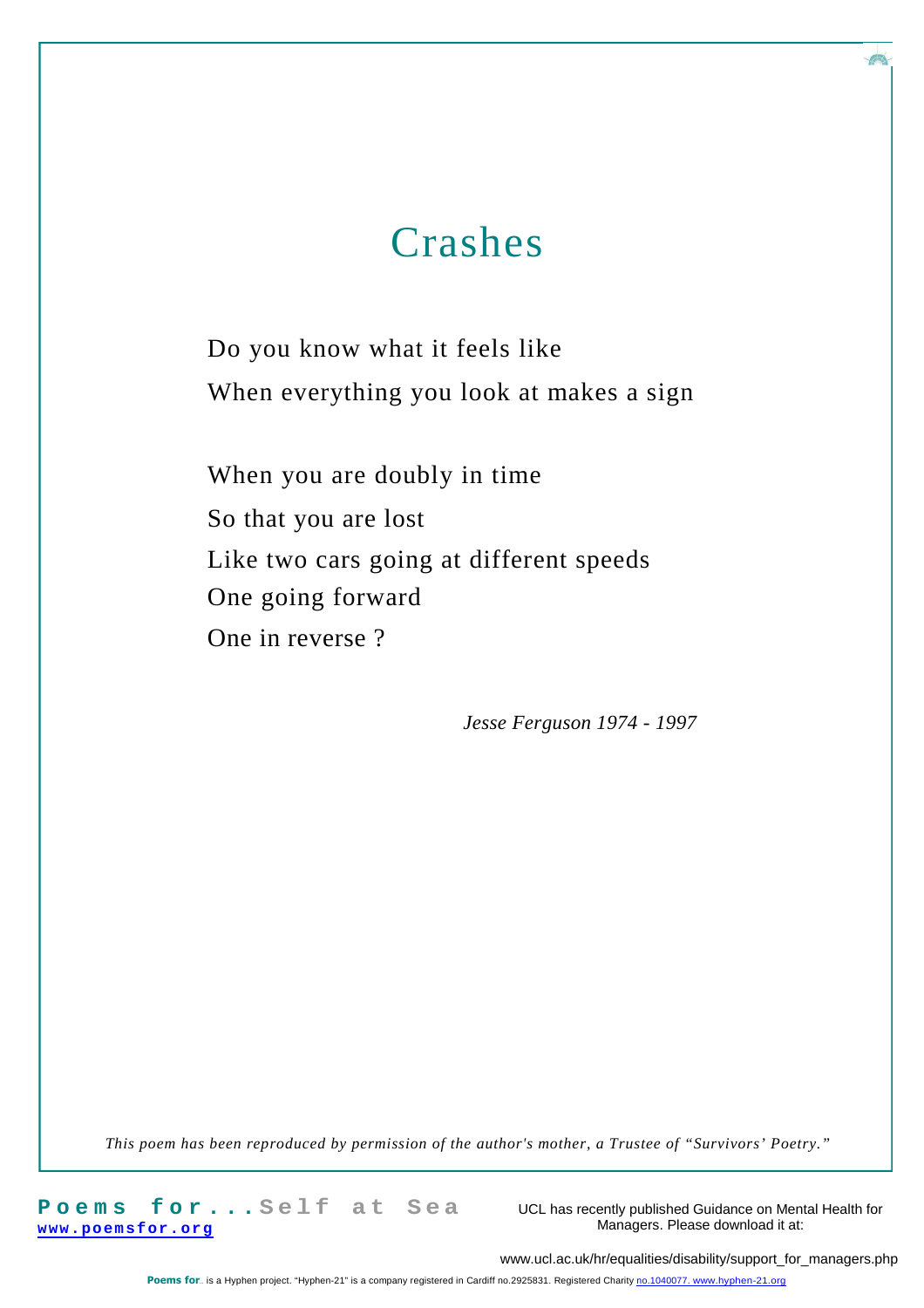# Going Custardy

Let me say how everything goes custardy when I get low, thickens and clogs and dogs my way. A trip to the shops becomes hike to the Pole and whole world becomes steep hill and beckoning edge. Just to rise from my bed I must lift weights from my chest and force grey draperies from my eyes my stone face.

*Rogan Wolf*

*This poem was written following a conversation with someone with bipolar disorder, who had just entered the dark side of the bipolar cycle. Not "I begin to feel depressed" but "Everything around me goes custardy."*

**Poems for ... Self at Sea** Managers. Please download it at: **www.poemsfor.org**

UCL has recently published Guidance on Mental Health for

www.ucl.ac.uk/hr/equalities/disability/support\_for\_managers.php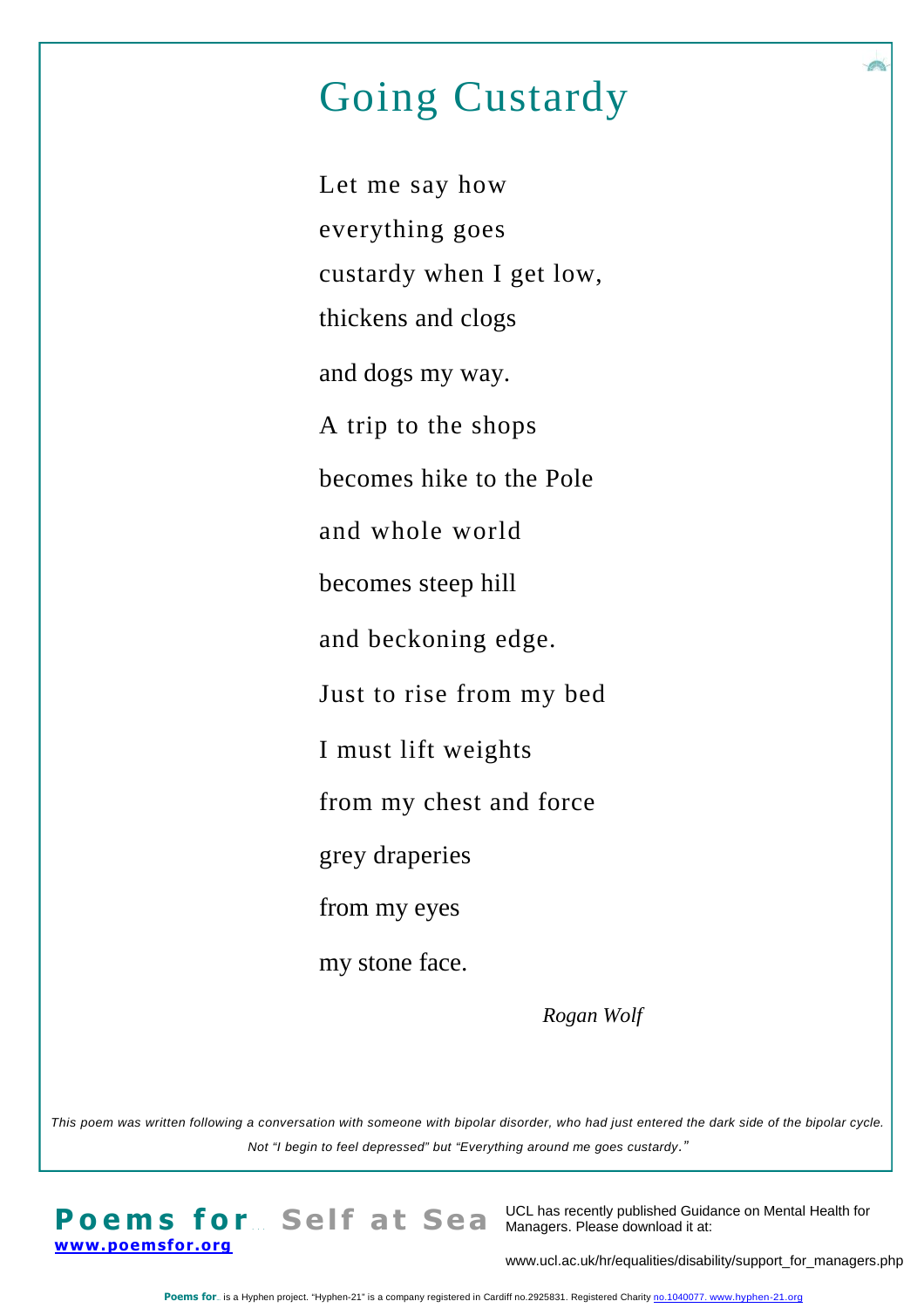# Something happens...

Something happens something wrong happens though you may not know it's wrong at the time. The wrong that has happened comes again and never leaves. It comes again and again.

*Karsan*

*The author of this poem was a patient of the Park Royal mental health in-patient unit, Brent, London. He wrote it during a creative writing group held there. It has been reproduced by permission.*

#### **P o e m s f o r . . . S e l f a t S e a**

**www.poemsfor.org**

UCL has recently published Guidance on Mental Health for Managers. Please download it at:

www.ucl.ac.uk/hr/equalities/disability/support\_for\_managers.php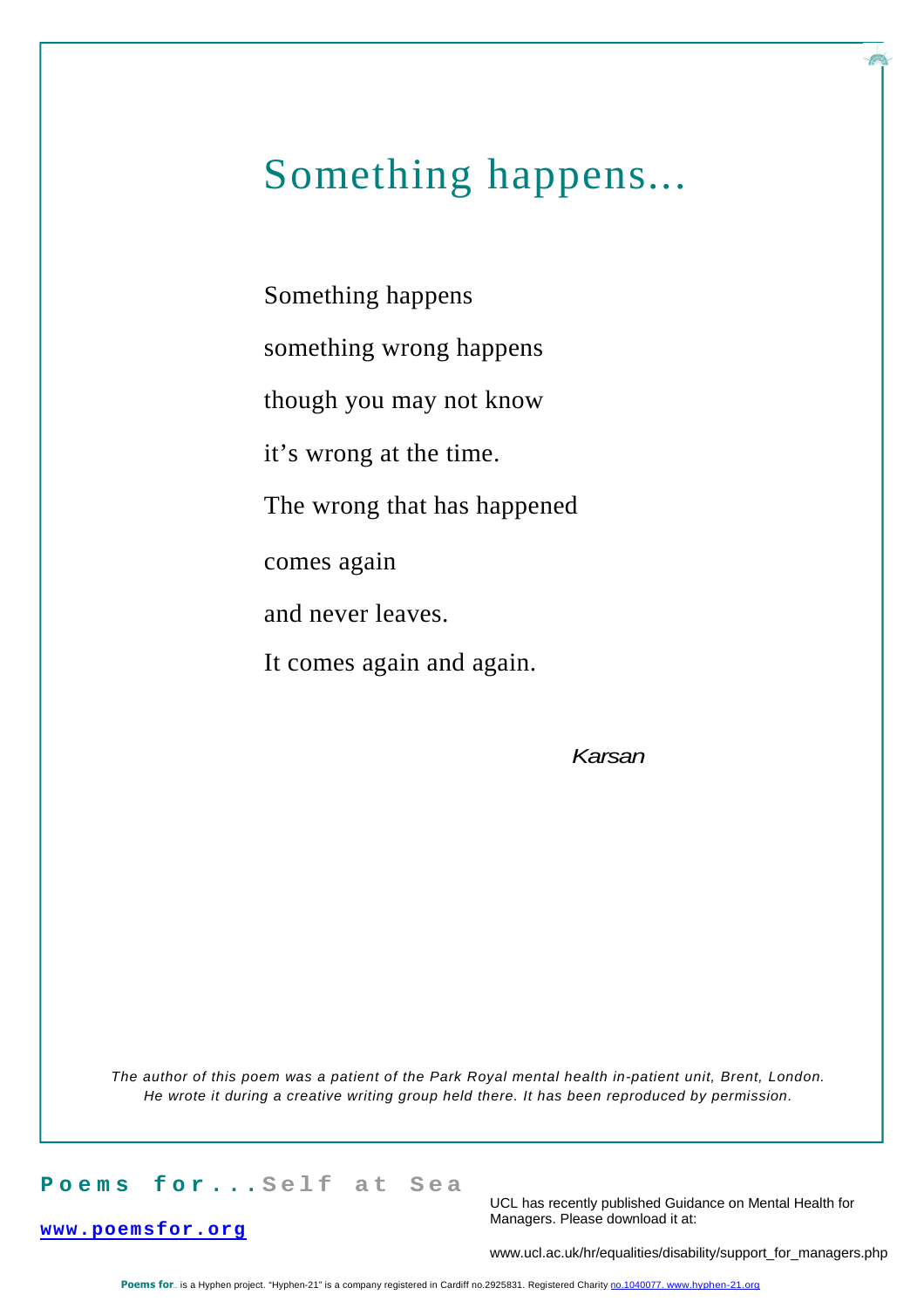# Speak to me

I'm going to stop. I'm going to start again. I'm going to make strategic little piles of things like cigarettes and sugar-cubes, and bantams' eggs, and cubes of cattle-cake, and range them, along your route,

until you notice them; and then I'm going to balance slightly larger things, like fish, or fruit, or tulips, on my head, whispering as I walk: *Speak to me,* whispering *Speak to me please.*

*Selima Hill*

*from Beyond Bedlam, Anvil Press, 1997, edited by Sweeney and Smith. Also Gloria: New & Selected Poems***,***Bloodaxe Books, 2007*. *Reproduced here by permission.*

Poems for...Self at Sea

UCL has recently published Guidance on Mental Health for Managers. Please download it at:

**www.poem sfor. org**

www.ucl.ac.uk/hr/equalities/disability/support\_for\_managers.php